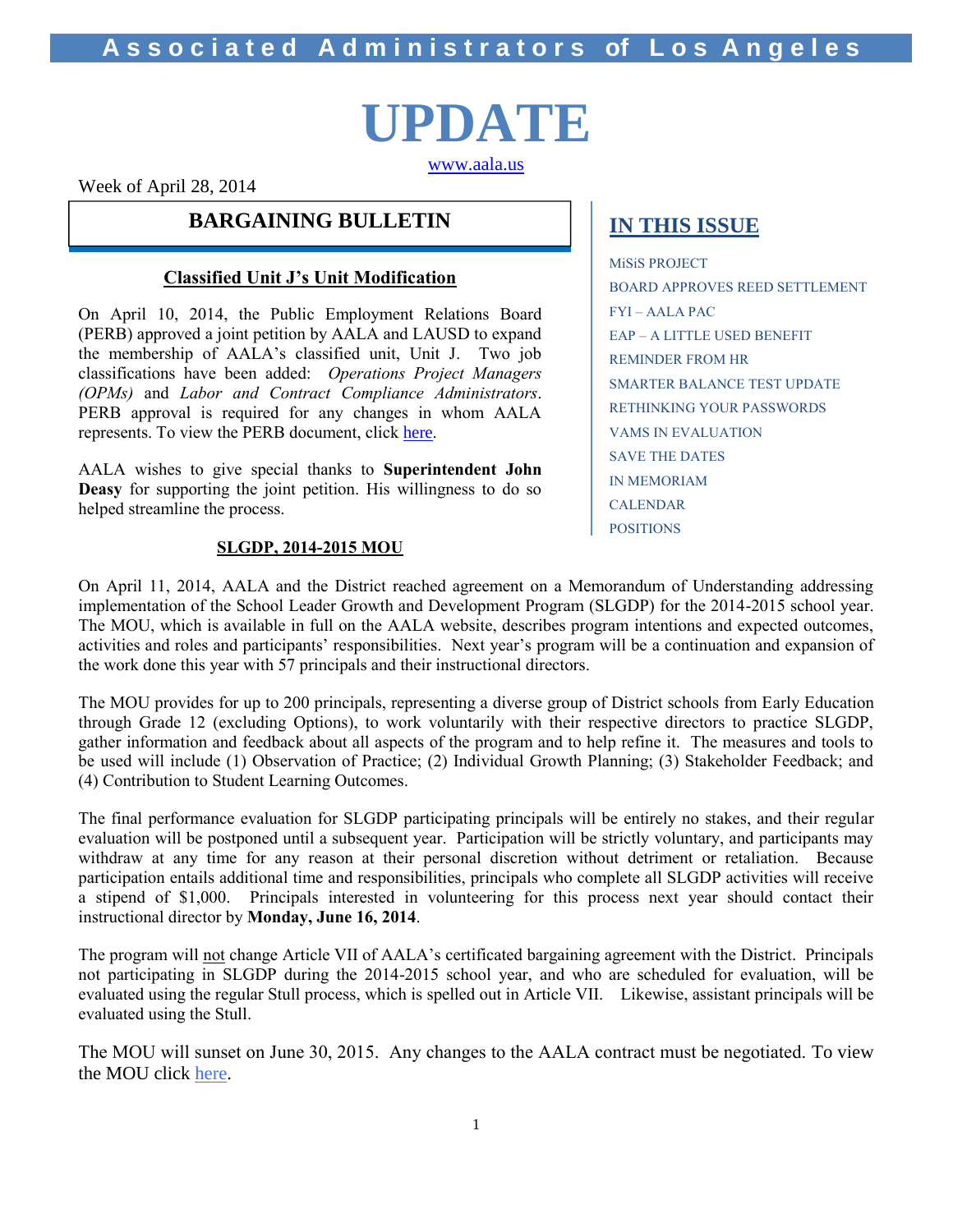### **GOOD NEWS FROM THE MISIS PROJECT**

*AALA wishes to thank Alan Warhaftig for preparing this article.*

On Tuesday, April 22, AALA hosted a second meeting to discuss the MiSiS Scheduling Module, which is in the process of being implemented. The team from the Central Office was led by Chief Strategy Officer **Matt Hill**, Deputy Chief Information Officer **Marvin Cruz** and MiSiS Project Director **Dr. Bria Jones**. Mr. Hill and Mr. Cruz went point by point through the 45 issues that were noted at the previous meeting on March 25. The MiSiS Project team has been working hard and has effectively resolved a number of problems, with more solutions to come. The new software release on April 7 also addressed many of the issues that were raised in our previous meeting. Performing the work in-house using the "agile" software development model has also resulted in bugs being fixed far more rapidly than in the past.

The summer school module is apparently ready, but the Summer School Office has yet to determine who will be permitted to create the master schedule at each summer school so that students may be enrolled in classes. While we await their decision, the clock continues to tick.

Questions were raised about when incoming students, including magnet students, will be added to the system, as well as how new students would be enrolled. There was particular concern about the requirement that students (including "no-shows") be checked out of the school at which they are expected before they can be enrolled in another school. Based on past experience, this would necessitate many thousands of phone calls between schools during a very busy time of year–and prevent timely assignment of students to classes.

Mr. Hill will provide updates on several questions in the next week or so, and the remainder of concerns will be addressed prior to our next meeting on May 19.

### **BOARD APPROVES REED SETTLEMENT**

The Board of Education voted 6 to 0 to approve the settlement of *Reed v. State of California, et al*, on April 22, 2014. The settlement now must be approved by the court. Once the judge issues his approval, we will publish a list of the 37 secondary schools that will receive additional resources under the provisions of the agreement. For further details about the case, please see the April 14, 2014, *Update*.

## **FOR YOUR INFORMATION**

AALA, as a professional employee association, does not actively participate in electoral campaigns. However, the AALA Political Action Committee (PAC) does do so. The PAC is AALA's legal arm for conducting candidate and ballot measure activity. AALA members have an option at the time of joining whether to allow \$5 of their annual dues to fund the activities of the PAC. When AALA announces that it is donating money to a campaign for an elected position or any political activity, the funds come from the optional contributions of members. None of the AALA members' dues are used for political actions unless preauthorized.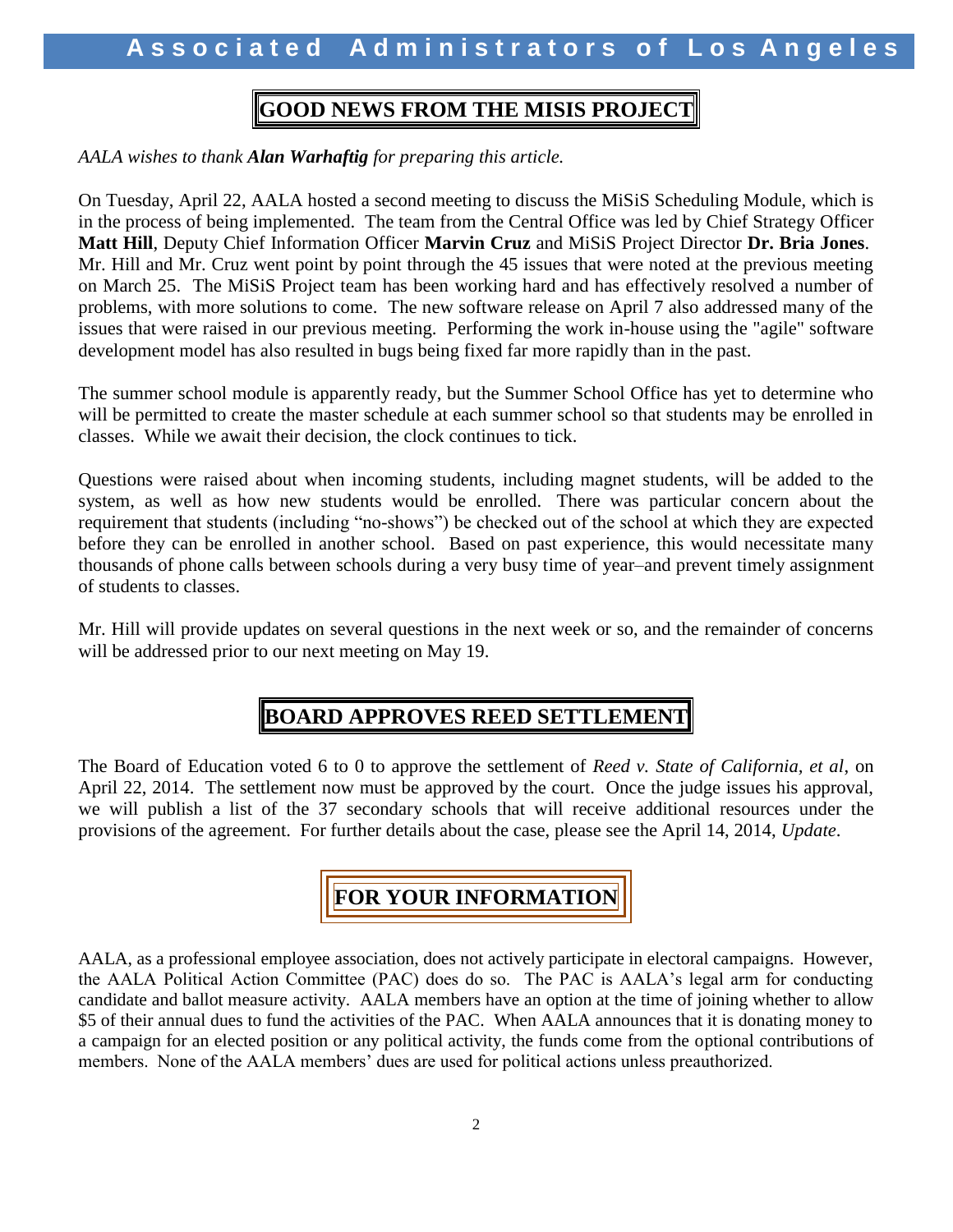### **HEALTH BENEFITS FAQ**

#### *TOPIC: THE EMPLOYEE ASSISTANCE PROGRAM – A LITTLE USED BENEFIT*

Although the District has had the Employee Assistance Program (EAP) for many years, it continues to be enormously underused, even in times of high stress, such as during layoffs, assignment changes, personal financial crisis and other home- or work-related challenges. Offered through Health Net's MHN, the plan helps to create and maintain a healthy workplace environment. Administrators have daily contact with employees and can support them by referral to EAP if a stressful situation is noted.

#### **Which employees stand to benefit most from EAP services?**

All employees can benefit, however, part-time employees who are not eligible for health, dental and vision benefits have access to MHN's *Mental Health Counseling* and *Work and Life Services.* Fully benefitted employees get support for *Work and Life Services* **only,** since their medical plans provide mental health coverage. Retirees are not eligible for EAP, as they are no longer "employees."

#### **What types of emotional distress qualify for emergency or short-term mental health counseling?**

- Marriage, relationship and family problems Depression
- Domestic violence **Grief** and loss
- 
- 
- 
- Stress and anxiety **Alcohol and Drug Dependency** Alcohol and Drug Dependency

The crucial element is timeliness; nonbenefitted, part-time employees have immediate access to as much phone support as needed, three face-to-face clinical counseling and web-video sessions per incident.

#### **Are there costs involved with using EAP services?**

For the most part, no; the EAP has no copayments, coinsurance or deductibles. However, some services, such as financial, legal and identity theft services provide limited free service *per issue—*such as 30 minutes of financial services on a particular topic.

#### **What if an employee is covered by insurance through California's health exchange?**

Even if nonbenefitted employees are covered by insurance through the healthcare exchange, use of the District's EAP is more cost-effective because it is free and is not subject to a health plan's copays or deductibles.

#### **How should I handle an emergency situation that is not a clear case of emotional distress, but is combined with family problems, financial concerns or other issues?**

You may refer all employees with complex needs to the EAP for immediate help. MHN provides initial screening, much like a "triage," and will follow up by facilitating appropriate support. For example, if a fully benefitted employee needs immediate help, the representative will contact the member's health plan and stay on the phone until connected with emergency personnel in the member's plan. This is called a "warm" transfer. No one will be denied help.

#### **What unique EAP services are available to employees that aren't provided by their medical plans?**

Fully benefitted employees and their dependents have access to services under *Work and Life.* These services may help ease family issues such as childcare, eldercare and daily living. MHN offers online resources and tools to maintain wellness, as well as consultants and businesses that can help with everyday errands, travel, event planning and more. To access these services, call 800.285.7717.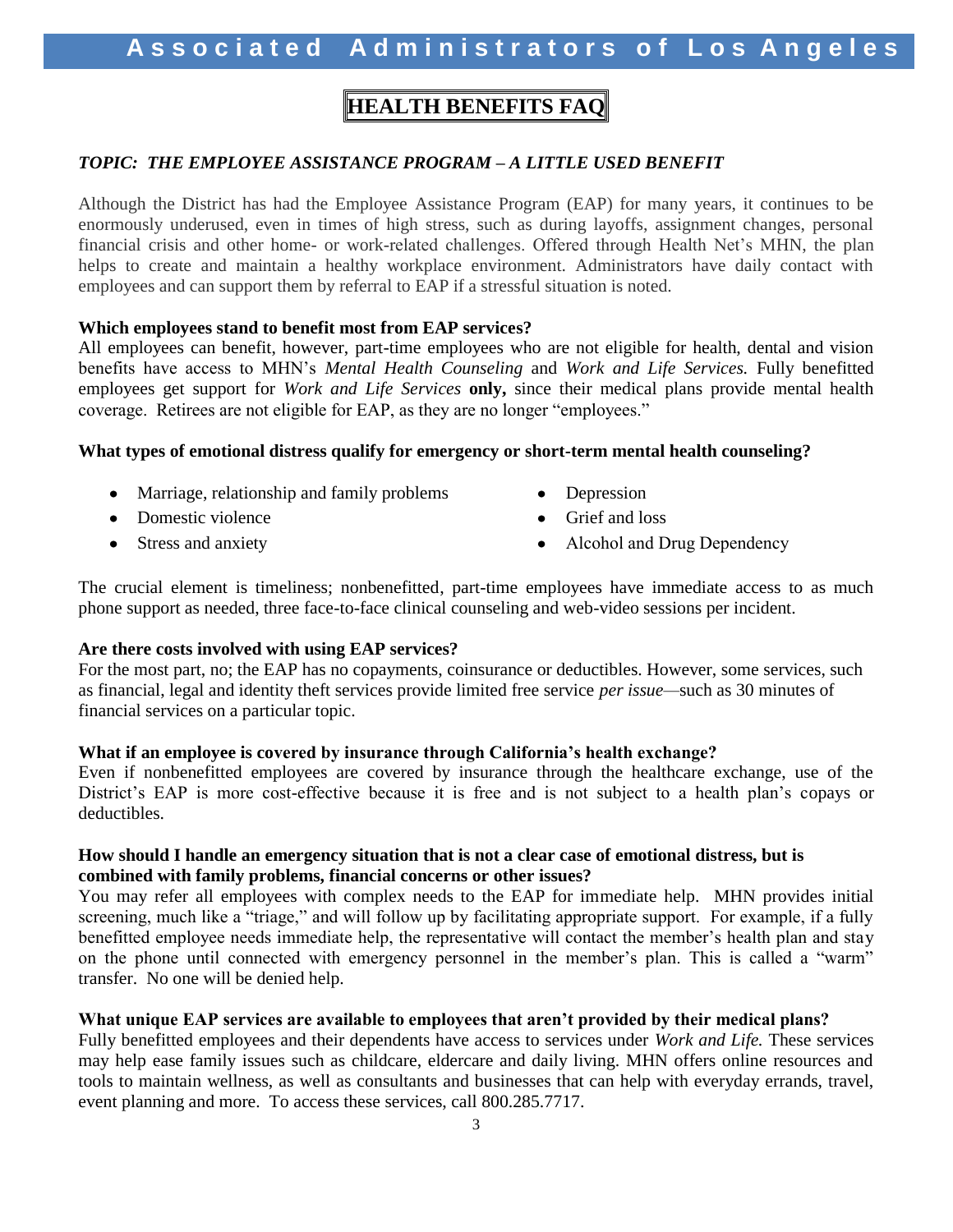### *FAQ (Cont.)*

#### **What unique EAP services are available to employees that aren't provided by their medical plans?**

Fully benefitted employees and their dependents have access to services under *Work and Life.* These services may help ease family issues such as childcare, eldercare and daily living. MHN offers online resources and tools to maintain wellness, as well as consultants and businesses that can help with everyday errands, travel, event planning and more. To access these services, call 800.285.7717.

#### **Where can employees get information about all of the features of the EAP?**

The Online Member Services website provides a wide range of tools and information. Employees can explore all the services at: [www.members.mhn.com](http://www.members.mhn.com/)and register with company code **lausd**.

### **IMPORTANT REMINDER FROM THE HUMAN RESOURCES DIVISION**

In the past few months, issues of *Update* have contained articles about a change in CalSTRS policy that may have affected AALA members. Some members have received notification from the District that, based on the new CalSTRS direction, their current or a previous position may not be eligible for CalSTRS creditable service (refer to California Education Code 22119.5 for definition of creditable service). They were advised that if they were currently working (or had previously worked) in such a position, they must elect to continue receiving CalSTRS service credit toward retirement. The communication had a *CalSTRS Retirement Election Form* attached that the affected employee was asked to complete and return.

Human Resources is now recommending that all certificated employees who have had any nonschool based position during their career complete and submit a *CalSTRS Retirement Election Form*. The HR Division will be accepting these forms until Friday, May 2, in an effort to meet the CalSTRS deadline. Please note, if you are currently retired or have only served in school-based positions during your career, this does not apply to you and you should not be affected by this CalSTRS directive.

The *CalSTRS Retirement Election Form* is posted on the AALA website, [www.aala.us](http://www.aala.us/). Members may contact HR at 213.241.6131 with questions regarding this item.

### **SMARTER BALANCED FIELD TEST UPDATE**

Two new items to assist in the administration of the Smarter Balanced Assessment have been added to the District [Student Testing and Assessment](http://notebook.lausd.net/portal/page?_pageid=33,125524&_dad=ptl&_schema=PTL_EP) website:

- [Test Session Troubleshooting Guide -](http://notebook.lausd.net/pls/ptl/url/ITEM/F389D30034F4F082E0430A000210F082) Updated 4-23-2014—Test administrators and school coordinators may use this guide to address testing related issues that may occur during a test session.
- $\bullet$ [Smarter Balanced Testing Known Issues—](http://achieve.lausd.net/sbtki)Access a list of known Smarter Balanced Field Test technical issues and recommended solutions. (Click on the *issue* to reveal the *solution.*)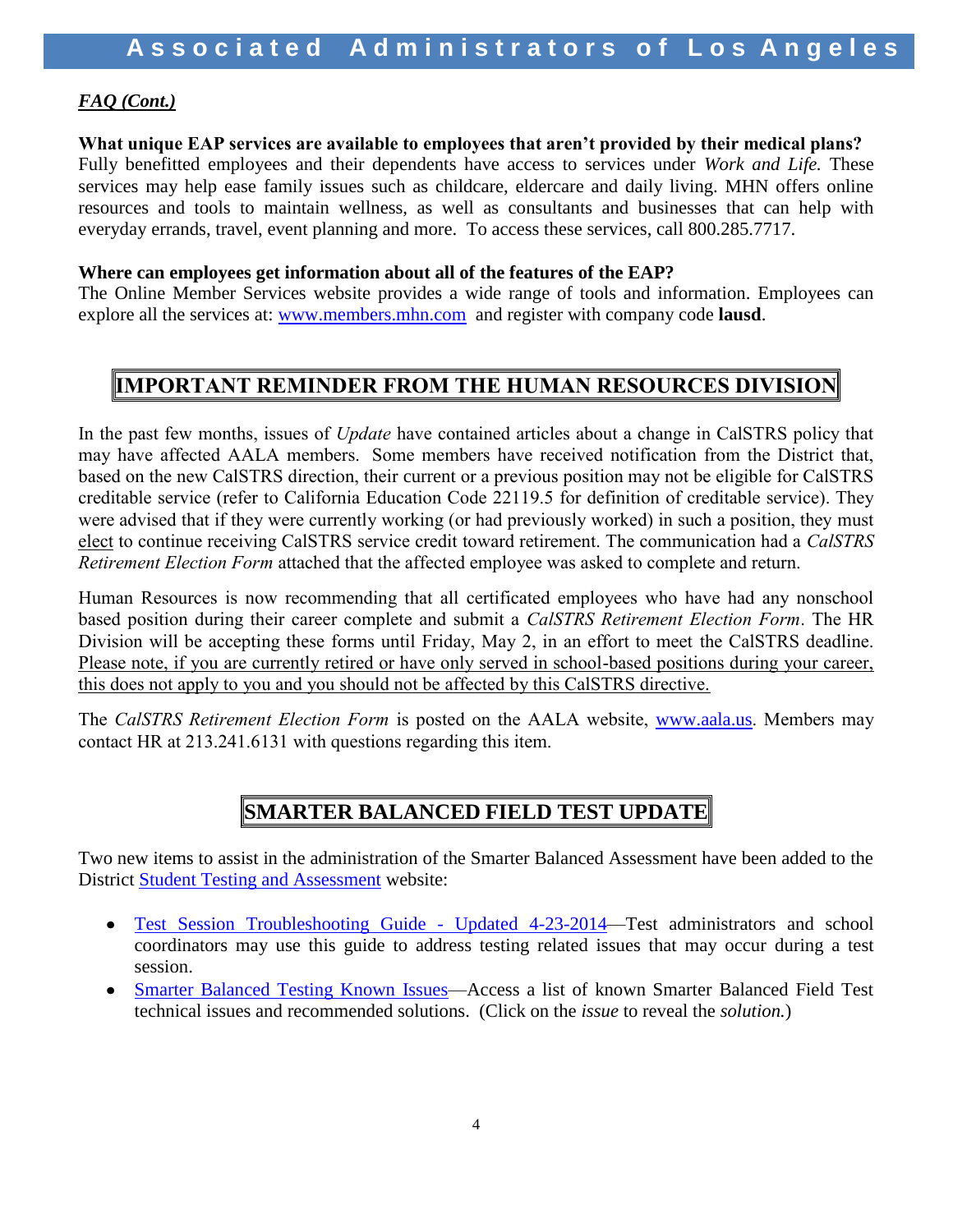### **RETHINKING YOUR PASSWORDS**

In the past few months, computer users have been challenged with multiple cyber attacks. Target and other major retailers have had their security breached and personal information of customers has been accessed. Recently, Yahoo was the victim of a cyber attack that may have compromised millions of users. Internet providers have been encouraging consumers to change their passwords often and to select passwords that are more resistant to hacking. Here are some tips to creating passwords that will keep your data secure:

- 1. Security experts recommend a password that is a minimum of 15 characters, using letters, numbers and symbols.
- 2. Base your password on a phrase that you choose and develop a formula, such as rotating upper- and lowercase letters or purposely misspell words. For example, if you choose a phrase such as *63 years and still loving life,* a secure password would be 63YrS@n%styll&LUVN^Lfe!
- 3. Store your passwords in a safe place, not on the computer or phone. A pen-and-paper cheat sheet should be kept in a secure location. It is even better if you just write yourself hints, not the actual passwords.
- 4. Software is available that stores all user names in an encrypted database which can be opened with one master password. Such products include LastPass, SplashID Safe, Password Genie and 1Password.

There are some critical things to avoid with passwords:

- 1. Don't use the same password for multiple sites, especially e-mail, banking and social media.
- 2. Don't use birthdates, pets' names, loved ones' names, hometowns, wedding dates and anything that is easy to determine with a little research.
- 3. Don't save passwords or use *remember me* on public computers (even those at the office).
- 4. Don't reuse previous passwords, even if years have passed since the first use.
- 5. Never use *123456, qwerty, 1234, 0000, 2580, 5683* or *password.* These are the most common and easily hacked passwords.
- 6. Don't fail to keep your telephone password protected.

### **USING VALUE-ADDED MODELS IN EVALUATION**

The American Statistical Association (ASA) recently released a statement on *Using Value-Added Models (VAMs) for Educational Assessment*, in which several recommendations regarding the use of VAMs are made. Increasingly, VAMs are being used to create performance measures to determine compensation, evaluate and rank teachers, hire or dismiss teachers, award tenure and even close schools. ASA, which is the largest organization in the country to represent statisticians and related professionals, released the statement to clarify what can and cannot reasonably be expected from the use of VAMs. While most of the recommendations specify teachers, the same issues apply to principals and other administrators. Recommendations include the following:

- *The ASA endorses wise use of data, statistical models and designed experiments for improving the quality*   $\bullet$ *of education.*
- *VAMs are complex statistical models, and high-level statistical expertise is needed to develop the models and interpret their results.*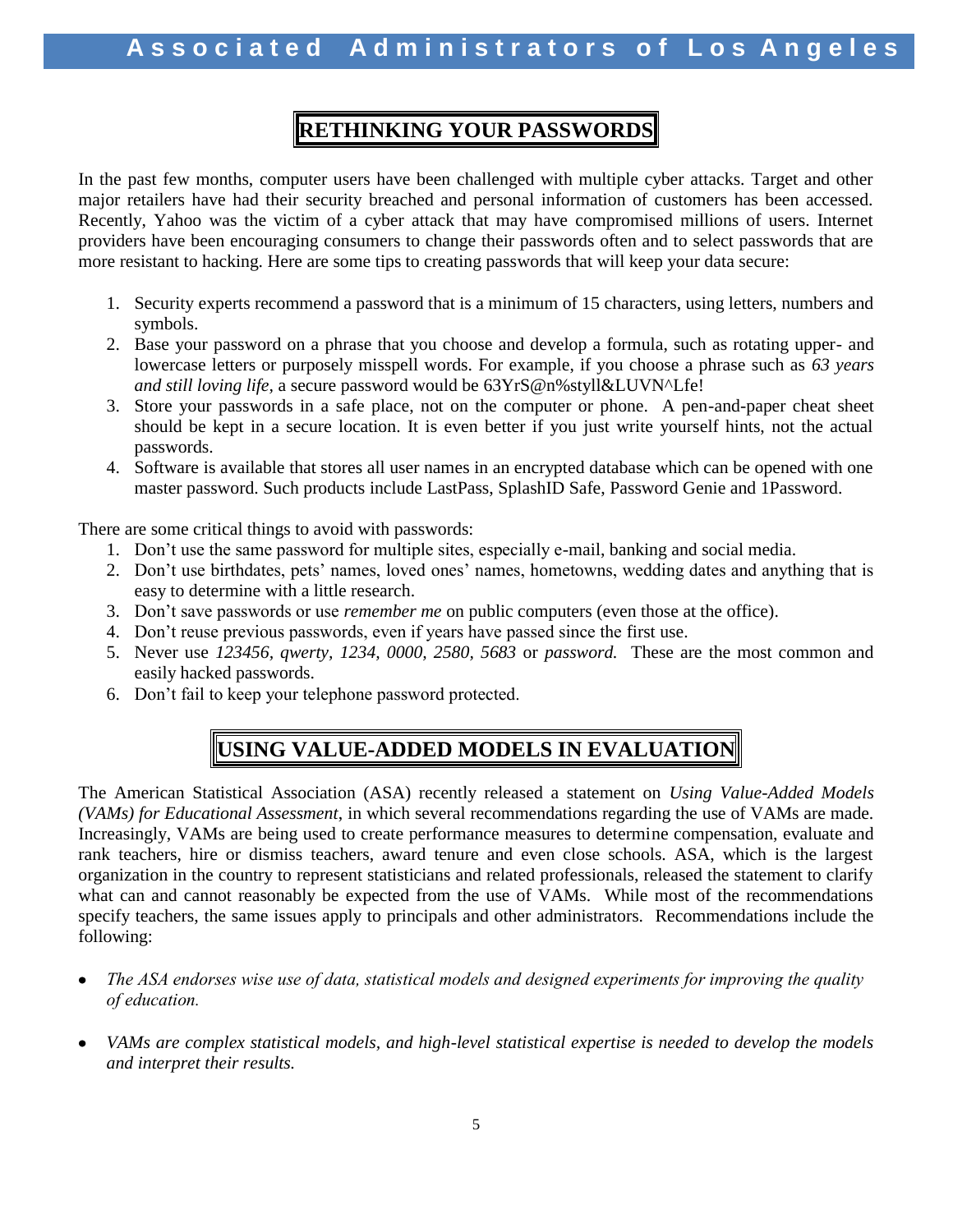### *VAMS (Cont.)*

- *Estimates from VAMs should always be accompanied by measures of precision and a discussion of the assumptions and possible limitations of the model. These limitations are particularly relevant if VAMs are used for high-stakes purposes.*
	- o *VAMs are generally based on standardized test scores, and do not directly measure potential teacher contributions toward other student outcomes.*
	- o *VAMs typically measure correlation, not causation: Effects – positive or negative – attributed to a teacher may actually be caused by other factors that are not captured in the model.*
	- o *Under some conditions, VAM scores and rankings can change substantially when a different model or test is used, and a thorough analysis should be undertaken to evaluate the sensitivity of estimates to different models.*
- *VAMs should be viewed within the context of quality improvement, which distinguishes aspects of quality that can be attributed to the system from those that can be attributed to individual teachers, teacher preparation programs or schools. Most VAM studies find that teachers account for about 1% to 14% of the variability in test scores, and that the majority of opportunities for quality improvement are found in the system-level conditions. Ranking teachers by their VAM scores can have unintended consequences that reduce quality.*

The report clearly states that most VAMs predict only performance on a test and not necessarily long range outcomes; they are complicated statistical models that require high levels of statistical expertise; attaching too much importance to a single item of information is counterproductive; and VAM scores have large standard errors making ranking unstable. Most importantly, ASA contends that a VAM score may provide information on students' performance and areas of need, but not on how to improve teaching. The report concludes that any changes in an accountability system can have unforeseen negative consequences and that if such changes are made using sound statistical methodology, there should not be an overreliance on it. Recommendations can be found at: [http://www.amstat.org/policy/pdfs/ASA\\_VAM\\_Statement.pdf.](http://www.amstat.org/policy/pdfs/ASA_VAM_Statement.pdf)

### **SAVE THE DATES**

**2014 INSTITUTE FOR EDUCATORS: STORIES OF THE AMERICAS**—On July 21-25, 2014, the Music Center will present an institute that will illuminate fiction and nonfiction stories from Latin American, Native American and North American sources and include hands-on workshops led by Music Center Master Teaching Artists in music and theatre. Teachers and educators from schools and districts throughout LA County are invited to participate. To register, please see the Institute flyer and registration form by clicking [here.](http://www.musiccenter.org/Documents/Education/2014-Institute-for-Educators-Flyer.pdf) For more information, please contact **Keith Wyffels**, Manager of Professional Development, at [kwyffels@musiccenter.org.](mailto:kwyffels@musiccenter.org)

**LAUSD'S GOT TALENT II—**Beyond the Bell presents LAUSD's Got Talent II on Friday, May 9, 2014, 7:30 p.m., at the Cocoanut Grove Auditorium, located on the campus of RFK Community School, 701 S. Catalina Street, Los Angeles, 90005. At 6:30 p.m. there will be an amazing preshow with music and delicious food from the best Food trucks in town. Tickets are \$15.00 for adults and \$10.00 for students. Presale tickets are available at the Beaudry Building in the lobby. For more information call 213.241.7900 or visit [www.btb.lausd.net.](http://www.btb.lausd.net/)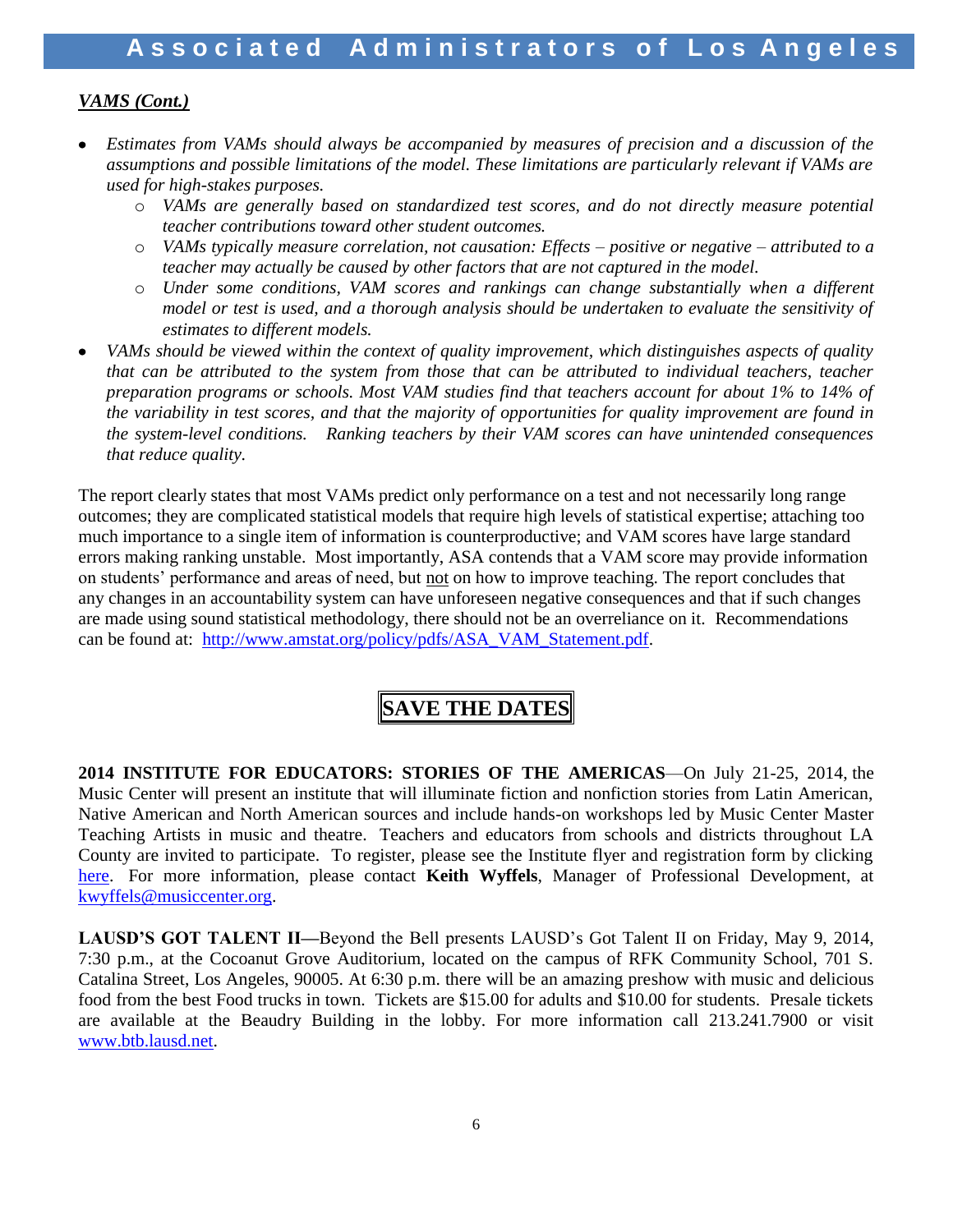#### *SAVE THE DATES (Cont.)*

**ENRIQUE FRANCO RETIREMENT—A** celebration to honor the retirement of Enrique Franco will be held on Saturday, May 31, 2014, at the Sportsmen's Lodge, 12833 Ventura Blvd., Studio City, CA 91604. A Preluncheon Reception begins at 11:30 p.m. and the Luncheon begins at 12:30 p.m. RSVP and payment is due by May 9. Cost is \$60.00 and checks made payable to Wilshire Park, should be mailed to Wilshire Park ES, 4063 Ingraham Street, Los Angeles, 90005. For more information, please contact **Monica Villagra** at [monica.villagra@lausd.net.](mailto:monica.villagra@lausd.net)

**CARLYNN HUDDLESTON RETIREMENT—**After 35 years with LAUSD, Carlynn Huddleston, Principal of East Valley Skills Center, is retiring. A celebration in her honor will be held on Friday, May 16, 2014, at 94<sup>th</sup> Aero Squadron Restaurant, 16320 Raymer Street, Van Nuys, CA 91406. Social Hour begins at 5:30 p.m. and Dinner at 6:30 p.m. For more information, please contact **Dan Hazeltine** or **Delmy Walker** at 818.365.9645.

### **IN MEMORIAM**

YOLANDA ANDERSON—Former principal of Audubon MS, Crenshaw HS and Mid-City Magnet Span School, assistant principal at Crenshaw HS and APSCS at Foshay Span Learning Center. Yolanda retired on July 1, 2001, and passed away on April 3, 2014. Funeral services were held on Thursday, April 10, 2014, at Forest Lawn Hollywood Hills. Condolences may be sent to the family at 6015 S. Citrus Avenue, Los Angeles, CA 90043. (Last week's *Update* incorrectly printed Yvonne instead of Yolanda. We deeply regret the error.)

**CONCHITA PUNCEL—Former assistant superintendent of the Child Development Division and region** administrator of operations. Conchita retired August 29, 1992, and passed on March 13, 2014. The rosary will be held on Monday, April 28, 2014, at 3:30 p.m., at Our Lady of Lourdes Catholic Church, 18400 Kinzie Street, Northridge, followed by the funeral mass at 4:00 p.m. Condolences may be sent **to**  Conchita's family via her daughter **Ann Marie Rogers** at 10551 Odessa Avenue, Granada Hills, CA 91344. **In lieu of flowers, the family is requesting that a contribution be made to The Friends of AALA Scholarship Fund in memory of Conchita**.

**BEVERLY TIETJEN**—A memorial service for Beverly will be held on Saturday, April 26, 2014, at 1:00 p.m., at Our Savior Lutheran Church, 6705 W. 77<sup>th</sup> Street, Los Angeles. Beverly passed away on April 4, 2014. Condolences may be sent to her husband, **Don**, and family at 5511 Corning Avenue, Los Angeles 90056.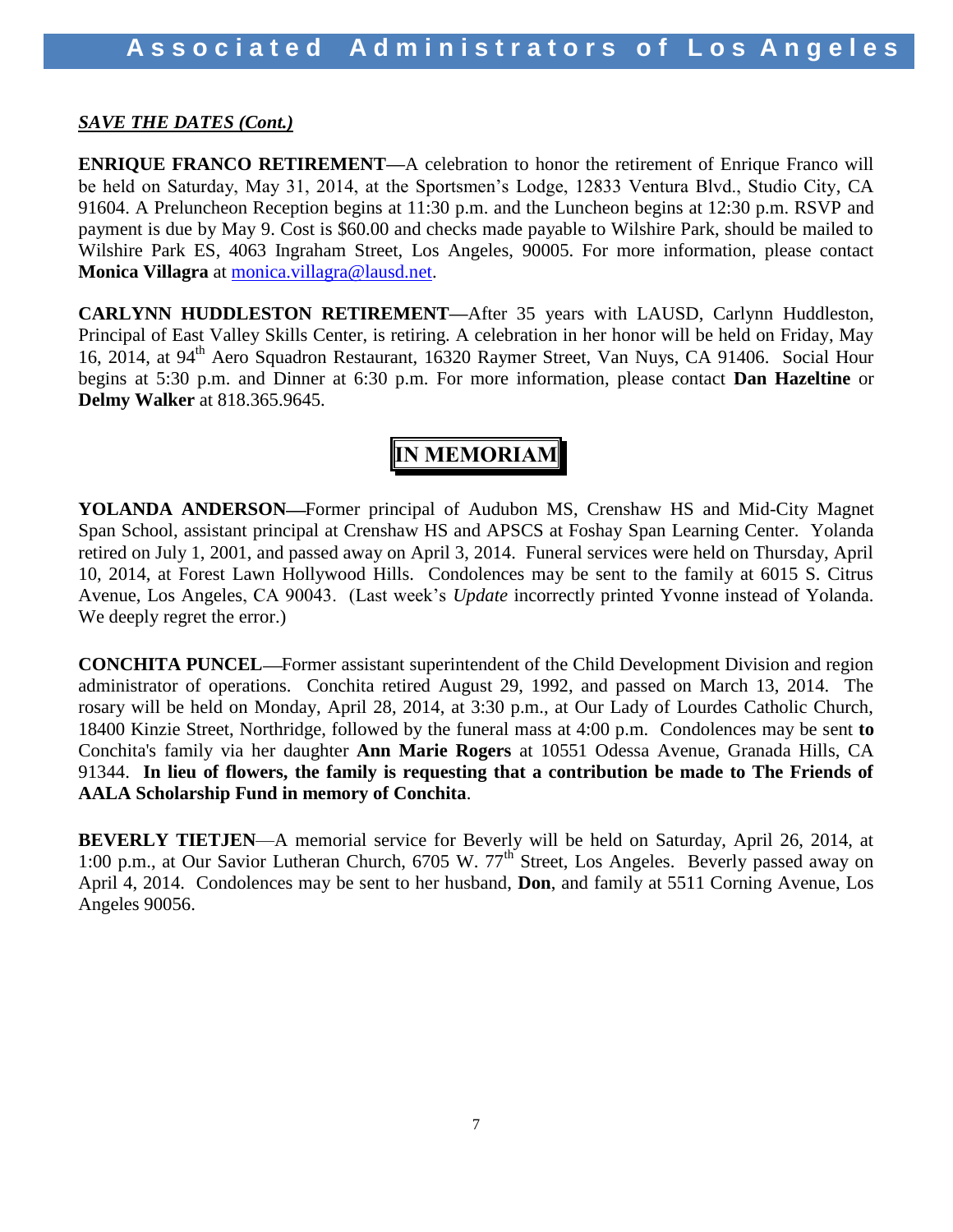### **CALENDAR**

| <b>EVENT</b>                                            | <b>DATE</b>              | <b>CONTACT</b>                          |
|---------------------------------------------------------|--------------------------|-----------------------------------------|
| <b>Retirement Celebration for Estelle</b>               | April 26, 2014           | <b>Andrea Canty</b> , 310.753.9678 or   |
| Luckett at the Olympic Collection                       | 11:00 a.m. $-3:00$ p.m.  | estelleluckett.retirement@gmail.com     |
| Learning Progressions Workshop at                       | April 26, 2014           | RSVP: 800.338.4204                      |
| <b>Taix French Restaurant</b>                           | 11:00 a.m. $-3:30$ p.m.  |                                         |
| <b>NEW DATE:</b> AAPA Day at the Races                  | April 27, 2014           | Donna Hirota,                           |
| at Santa Anita                                          |                          | dnh8944@lausd.net                       |
| <b>CalSTRS</b> Pre-Retirement Workshop at               | April 30, 2014           | Maria Voigt, 213.241.6365               |
| Holmes Avenue ES (Auditorium)                           | 4:00 p.m. $-5:30$ p.m.   |                                         |
| <b>AALA</b> Scholarship & Community                     | April 30, 2014           | Gema Pivaral, 213.484.2226 or           |
| Awards Banquet at Millennium                            | 5:30 p.m. $-8:30$ p.m.   | gpivaral@aala.us                        |
| <b>Biltmore Hotel</b>                                   |                          |                                         |
| <b>SHSOPO</b> Meeting at Bernstein High                 | May 1, 2014              | <b>Jason Garrison</b> , 818.345.0203 or |
| School                                                  | 8:00 a.m.                | Jason.garrison@lausd.net                |
| <b>CalSTRS</b> Pre-Retirement Workshop                  | May 1, 2014              | Maria Voigt, 213.241.6365               |
| at Noble ES (Auditorium)                                | 4:00 p.m. $-$ 5:30 p.m.  |                                         |
| <b>AMAE</b> Scholarship Luncheon at                     | May 3, 2014              | <b>Antonio Camacho</b> , 310.251.6306   |
| Cities Restaurant, Los Angeles                          | 12:00 Noon               | acamacho1950@sbcglobal.net              |
| <b>ACSA</b> Region XVI Awards Dinner at                 | May 6, 2014              | Barbara Friedrich,                      |
| Casa Italiana                                           |                          | bfriedri@lausd.net                      |
| <b>MSPO</b> Meeting at Inner-City Arts,                 | May 7, 2014              | <b>Deborah Acosta</b> , 818.951.2580 or |
| Los Angeles                                             | 8:00 a.m.                | dacosta@lausd.net                       |
| <b>SHSPO</b> Meeting                                    | May 7, 2014              | Ed Trimis, 818.951.5400 or              |
|                                                         | 8:00 a.m.                | etrimis@lausd.net                       |
| <b>SEPO</b> Meeting at Beaudry, 17 <sup>th</sup> Floor, | May 7, 2014              | Christina Cisneros, 213.749.8310        |
| Room 105                                                | 8:00 a.m.                | or cmc0506@lausd.net                    |
| <b>AAPA</b> Installation and Retirement                 | May 7, 2014              | Robert Oye, 310.354.3452 or             |
| Dinner at the Golden Dragon                             | $5:00$ p.m.              | robert.oye@lausd.net                    |
| <b>AMAE DÍA DEL MAESTRO</b>                             | May 14, 2014             | <b>Antonio Camacho</b> , 310.251.6306   |
| Cities Restaurant, Los Angeles                          | 5:00 p.m.                | acamacho1950@sbcglobal.net              |
| <b>ASPO</b> Meeting at Beaudry, 18 <sup>th</sup> Floor, | May 14, 2014             | <b>Juan Urdiales</b> , 323.826.2400 or  |
| Room 124                                                | 8:00 a.m.                | jurdiale@lausd.net                      |
| <b>APSCO</b> Meeting at Phillips Graduate               | May 15, 2014             | Dr. Lilia Postell,                      |
| Institute                                               | 8:00 a.m.                | Imp9321@lausd.net                       |
|                                                         |                          | or 818.678.5100                         |
| AP Spanish Workshop at Huffington                       | May 15, 2014             | www.regonline.com/APSpanishCA           |
| Center                                                  | $8:30$ a.m. $-3:00$ p.m. |                                         |
| <b>CMAA</b> Scholarship Dinner                          | May 15, 2014             | <b>Ileana Davalos</b> , 213.241.0100,   |
| Stevens Steakhouse, Commerce                            | 5:00 p.m.                | idavalos@lausd.net                      |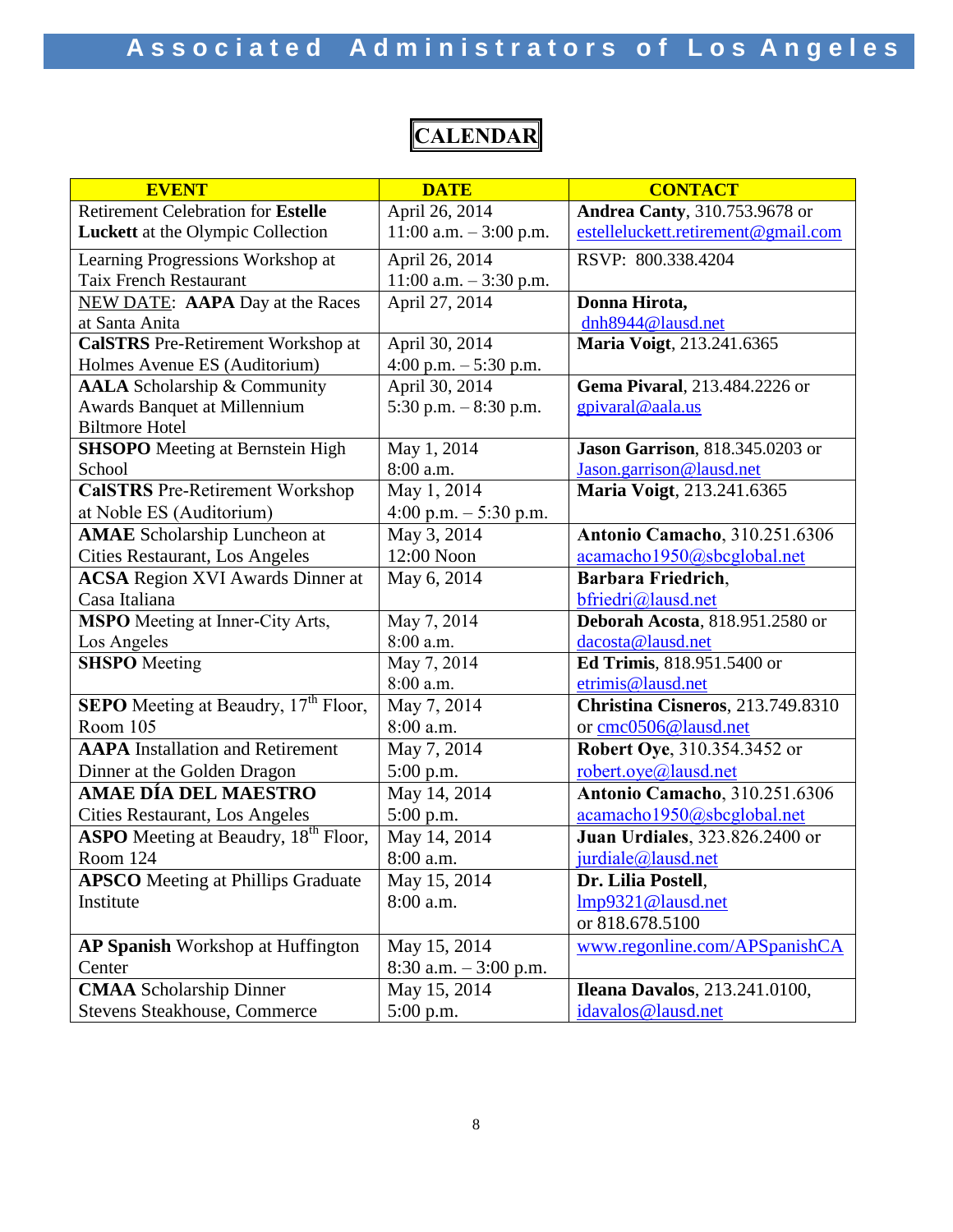### **ADMINISTRATIVE CREDENTIAL & M.A. DEGREE AT CSUN**

*The CSUN program provided me with a strong foundation and the skills to work as a successful administrator. I was able to immediately use what I learned from the ELPS program as an assistant principal and especially now as a principal. The program was also an excellent launching point for the Doctoral program I completed. Overall the ELPS program was a great opportunity for my advancement in the field of Education*. **Dr. Steve Martinez**, LAUSD Principal



**Find someone with leadership potential to "tap on the shoulder"!** New LAUSD Cohorts will be starting in August 2014 in the California State University Northridge (CSUN) Tier I Preliminary Administrative Credential and Master's Degree Program in Educational Administration. An information meeting will be held on April 28, 2014, 4:00 p.m., in the Del Olmo ES Library, 100 N. New Hampshire Avenue, Los Angeles, however attendance is not required. For further information about the program, please visit the website at [http://www.csun.edu/education/elps;](http://www.csun.edu/education/elps) call the Educational Leadership & Policy Studies office at 818.677.2591; or e-mail jody.dunlap@csun.edu or christine.hayashi@csun.edu.

### **POSITIONS AVAILABLE**

*Note to Applicants: Please be advised that you are responsible for making sure all the District requirements have been met. Do not contact AALA for information regarding positions; for detailed requirements for positions and employment updates use the contact phone number provided in the announcement or visit the District website at [http://www.lausdjobs.org](http://www.lausdjobs.org/) (classified) or [http://teachinla.com/admin\\_vacancies/](http://teachinla.com/admin_vacancies/) (certificated). Employees who change basis during the school year may not earn a full year of service credit and annualized employees who change their basis during the year may sustain an annualized settlement.*

### **CERTIFICATED**

### *INSTRUCTIONAL DIRECTOR*

**Intensive Support and Innovation Service Center, MST 48G, E Basis.** For information and application procedures, please visit *[http://teachinla.com/admin\\_vacancies/](http://teachinla.com/admin_vacancies/).* The application deadline is Tuesday, April 29, 2014.

### *SECONDARY PRINCIPAL*

**Reed Middle School, ESC North, MST 46G, E Basis.** For information and application procedures, please contact **Joseph Nacorda**, Instructional Director, at [joseph.nacorda@lausd.net](mailto:joseph.nacorda@lausd.net) or 818.654.3600*.* The application deadline is 5:00 p.m., Wednesday, April 30, 2014.

### *INSTRUCTIONAL SPECIALIST, TARGETED STUDENT POPULATION (TSP)*

**Arleta High School, ESC North, MST 40G, B Basis.** For information and application procedures, please contact **Janet Kiddoo**, Instructional Director, at 818.686.4100 or [janet.kiddoo@lausd.net.](mailto:janet.kiddoo@lausd.net) The application deadline is 5:00 p.m., Friday, May 2, 2014.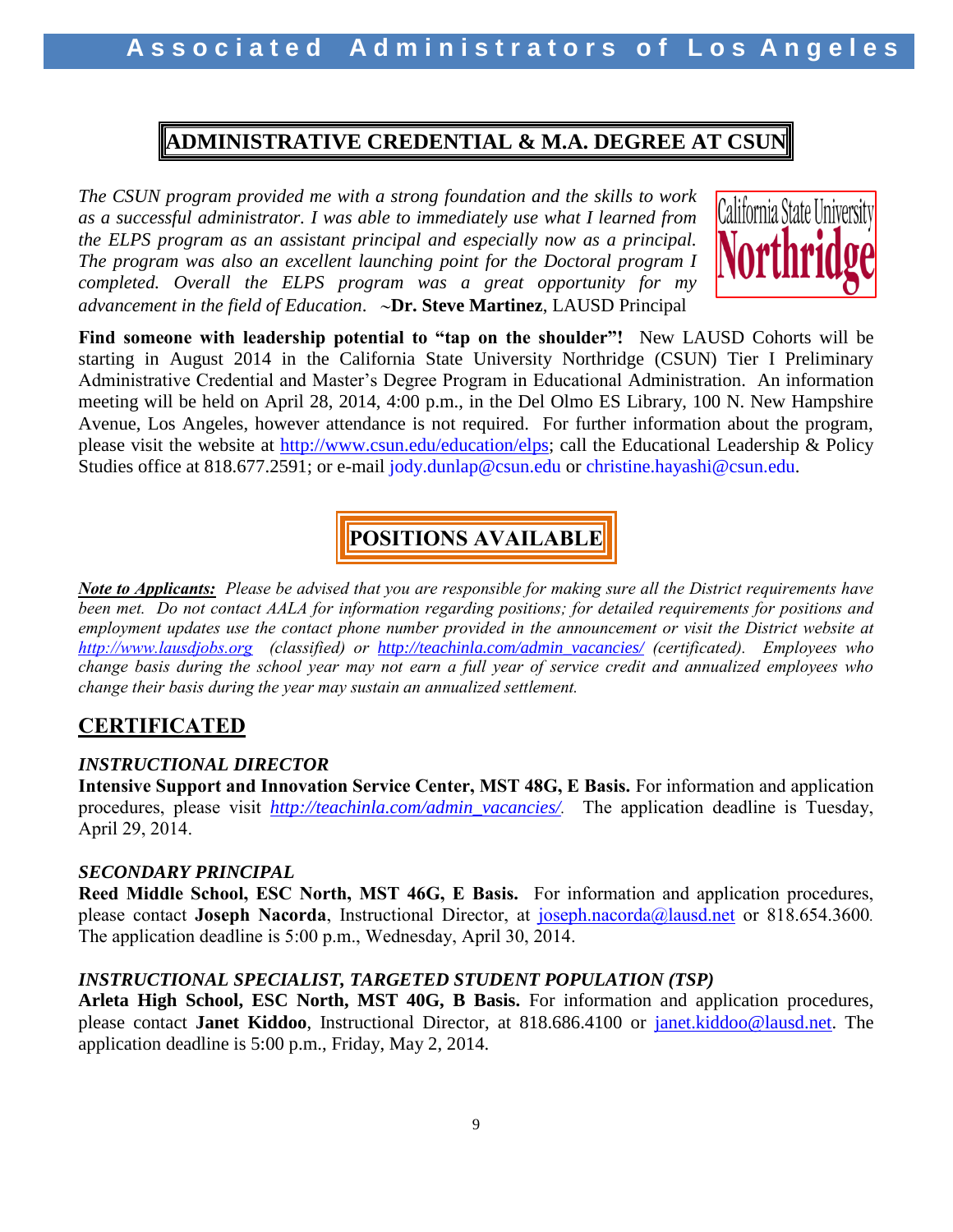#### *POSITIONS (Cont.)*

#### *INSTRUCTIONAL SPECIALIST*

**Arleta High School, ESC North, MST 40G, B Basis.** For information and application procedures, please contact **Janet Kiddoo**, Instructional Director, at 818.686.4100 or [janet.kiddoo@lausd.net.](mailto:janet.kiddoo@lausd.net) The application deadline is 5:00 p.m., Friday, May 2, 2014.

**Virgil Middle School, ESC East, MST 40G, B Basis.** For information and application procedures, please contact **David Downing**, Instructional Director, at 323.224.3100. The application deadline is 5:00 p.m., Tuesday, May 6, 2014.

**William R. Anton Elementary School, ESC East, MST 38G, B Basis.** For information and application procedures, please contact **Francisco Gonzalez**, Instructional Director, at 323.224.3100. The application deadline is 5:00 p.m., Wednesday, April 30, 2014.

**Eastman Elementary School, ESC East, MST 38G, B Basis.** For information and application procedures, please contact **Maria S. Martinez**, Instructional Director, at 323.224.3100. The application deadline is 5:00 p.m., Friday, May 9, 2014.

**Esperanza Elementary School, ESC East, MST 38G, B Basis.** For information and application procedures, please contact **Dr. Chiae Byun-Kitayama**, Instructional Director, at 323.224.3190. The application deadline is 5:00 p.m., Friday, May 2, 2014.

**Ellen Ochoa Learning Center, ESC South, MST 40G, B Basis.** For information and application procedures, please contact **Ruben Valles**, Instructional Director, at 323.869.1300. The application deadline is 5:00 p.m., Friday, May 16, 2014.

**Graham Elementary School, ESC South, MST 38G, B Basis.** For information and application procedures, please contact **Christopher Downing**, Instructional Director, at 310.354.3400 or [christopher.downing@lausd.net.](mailto:christopher.downing@lausd.net) The application deadline is 5:00 p.m., Friday, May 2, 2014.

**Heliotrope Elementary School, ESC South, MST 38G, B Basis.** For information and application procedures, please contact **Kathi Hannum**, Instructional Director, at 310.354.3400. The application deadline is 5:00 p.m., Friday, May 9, 2014.

**Hobart Elementary School, ESC East, MST 38G, B Basis.** For information and application procedures, please contact **Dr. Chiae Byun-Kitayama**, Instructional Director, at 323.224.3190. The application deadline is 5:00 p.m., Friday, May 2, 2014.

**Lee Medical Health Magnet Elementary School, ESC East, MST 37G, B Basis.** For information and application procedures, please contact **Dr. Chiae Byun-Kitayama**, Instructional Director, at 323.224.3190. The application deadline is 5:00 p.m., Friday, May 2, 2014.

**Los Angeles Elementary School, ESC East, MST 38G, B Basis.** For information and application procedures, please contact **Dr. Chiae Byun-Kitayama**, Instructional Director, at 323.224.3190. The application deadline is 5:00 p.m., Friday, May 2, 2014.